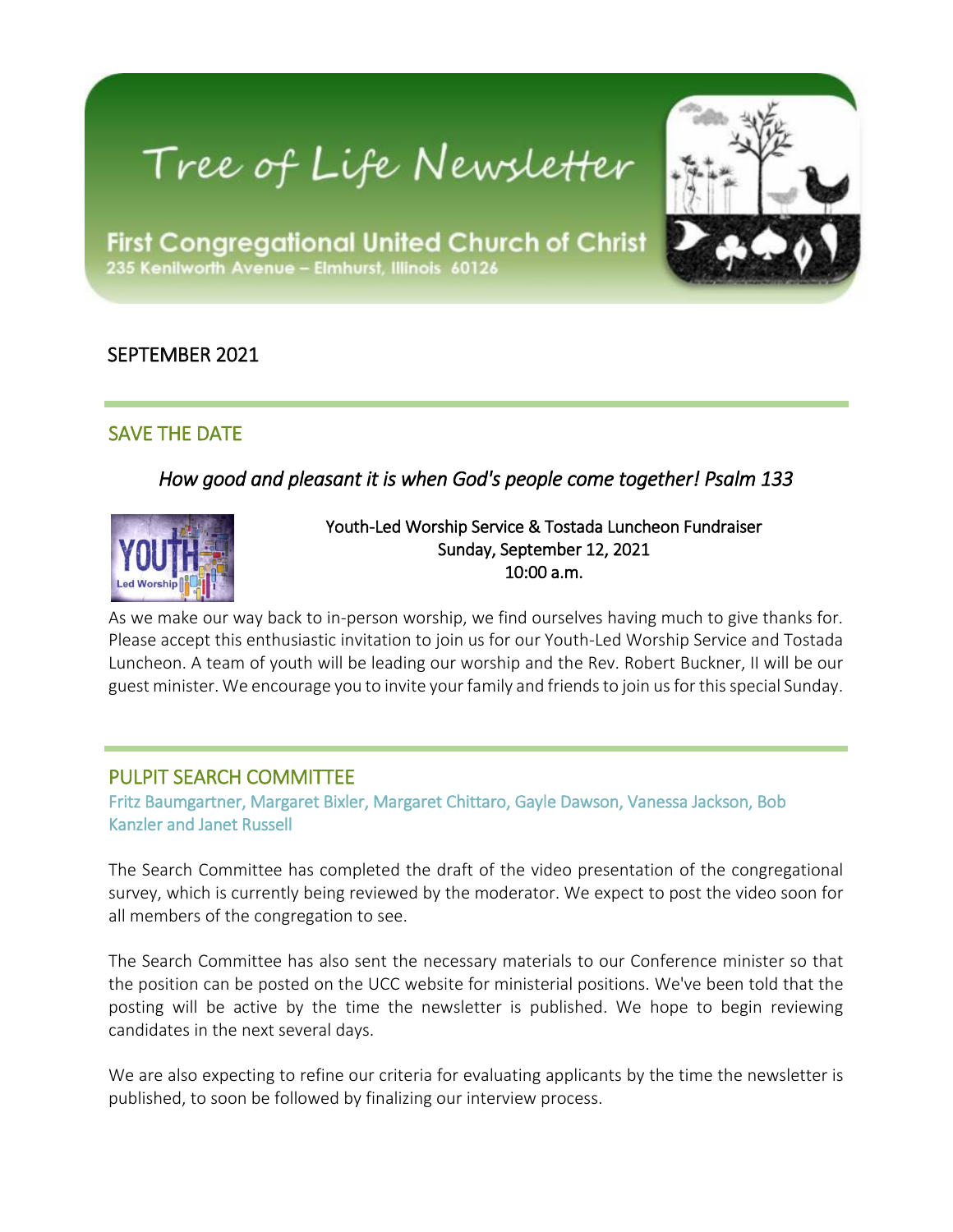#### THE TRUSTEES

#### Fritz Baumgartner, Margaret Chittaro, Jan Davis, Mike Hennel, Bob Kanzler, Carrie Stone

The Trustees are responsible for facilities, finances, and personnel. We appreciate the opportunities and challenges present within these areas! This summer we are working closely with the Search Committee to provide required funding to hire our next called minister. We pray for a called minister who can inspire growth in our ministries and membership and lead us into our next chapter!

Our team has been attending to maintenance of our air conditioning, gardens, floors, locks, and other areas that need attention. Many thanks for Terry Hennen, Larry Meyer, and Martha Mendoza who regularly take on these projects! Can you volunteer to help out with some projects?

We are excited to be adding tenants to our building schedule - Elmhurst Children's Theater will rent Pilgrim Hall and the two adjacent classrooms several evenings Aug-Oct. We have also added a cello teacher to the rotation. We are delighted to see our facility in use for wonderful purposes!

As the world shows us constant change and plenty to fear, we more clearly see the importance of our community of faith holding together and sharing our message of hope with each other and all we meet. Please reach out to any of us with your questions or concerns as we want to stay connected with you - - quite simply, we do this work FOR you!

Carrie Stone (Chair), Bob Kanzler (Building & Grounds), Fritz Baumgartner (Personnel), Jan Davis, Margaret Chittaro (Treasurer), Mike Hennel

#### THE DIACONATE

Don Haraf, Calvin Jackson, Carolee Luppino, Claire Richter



Due to changing COVID conditions, for the short term if someone wants to have fresh flowers on the altar for a special occasion, they will need to be purchased by the church member themselves. Please contact the office to request your special occasion Sunday and to submit an announcement to be listed in the Sunday

bulletin. Your purchased flowers will be displayed on the altar during the service and are encouraged to be taken from the altar by the purchaser when service is over. Calling the office to request altar flowers to be delivered or purchased will not be possible.

With COVID numbers on the rise again parlor coffee hour is temporarily on hold. We want to be cautious with everyone and masks are recommended again regardless of vaccination status.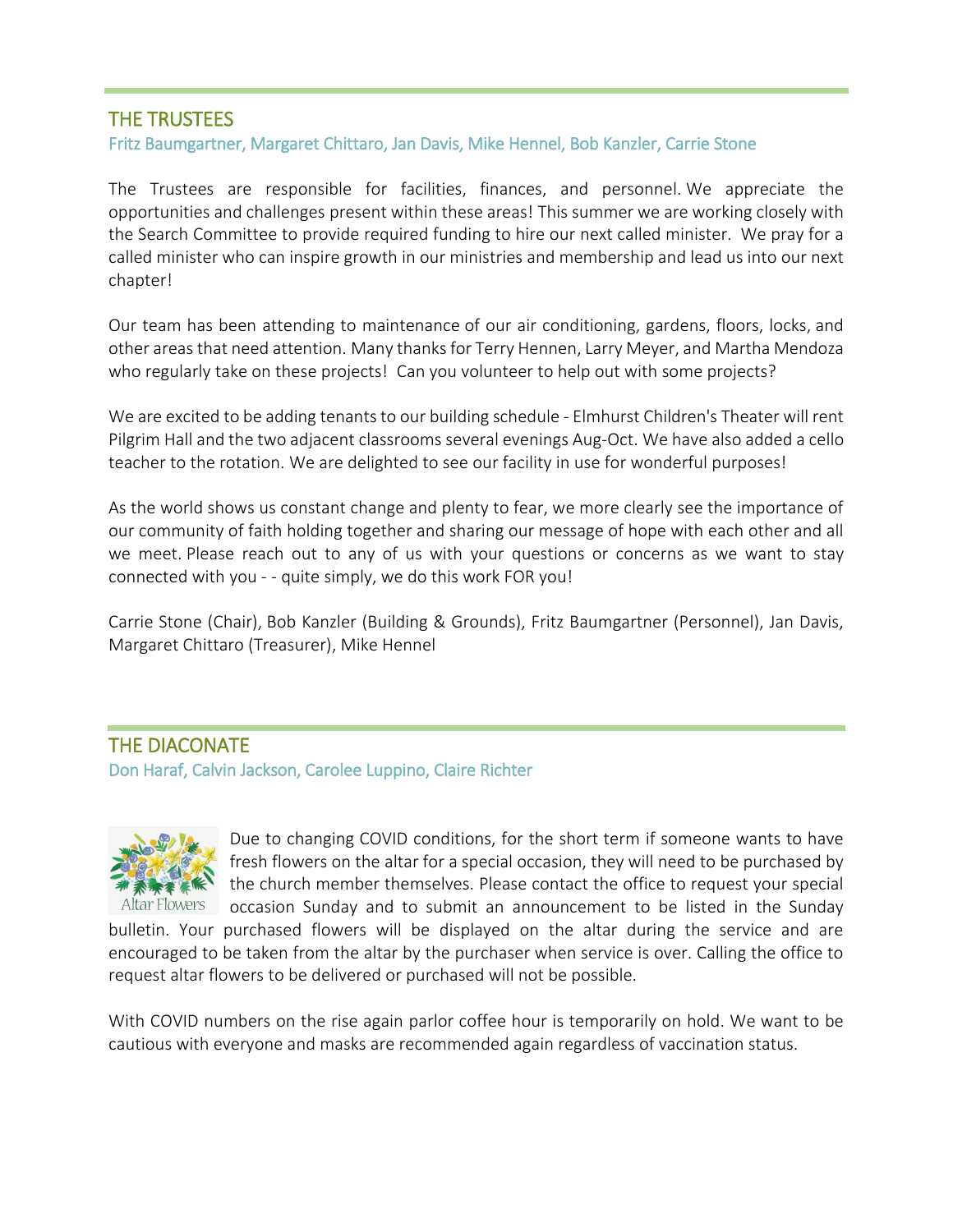### BOARD OF CHRISTIAN EDUCATION

Brian Brigman, Dorothy Hamby, Chair Tammy Hicks, Vanessa Jackson, Martha Mendoza, Lynette Rosen, Jeff Sloma, Karen Sloma

CHANGE

#### Seasons Change But God Never Changes

Yes indeed seasons change! As autumn makes its beautiful entrance, we are all reminded of how lucky we are to have the different seasons in our part of the world.

This particular season the change goes beyond the foliage or weather. Many of our children are doing school in a new way with many restrictions and at time may have to deal with hiccups that come with living in a pandemic.

During the month of September, our Sunday School lessons will be aimed at sharing biblical stories that address "change" and how certain people of the Bible dealt with it. Christians today can draw from these lessons to provide comfort, strength and perseverance.

It is among our prayers that your schedule allows for your children to join us on Sundays to be edified with those biblical stories. *Your Board of Christian Education*

#### High School Gathering (Rescheduled from August)

As we kick off the school year, all high school youth are invited to a special dinner and gathering.

Date: Sunday, September 19, 2021 Time: 3:00 - 5:00 p.m. Where: Flavah Underground, 570 S. York, Elmhurst, IL 60126

Together high schoolers will have an opportunity to catch up, eat an amazing dinner prepared by Chef Kevin and participate in games. To confirm your youth's participation, RSVP by clicking on the box below. Please be prompt as Chef Kevin will begin meal introduction at 3:00 pm.

#### MISSION BOARD

Mary Moy Gregg, Gail Ogdon, Amy Reshamwala, Jan Russell, Diane Wells

The Mission Board is excited to invite Deborah Geisler from Synapse House to join us on September 19. Bakery items baked by members of their Flour to Empower program will be for sale before and after church with all proceeds going to Synapse House.



Synapse House is first & foremost a Clubhouse, a community. At a Clubhouse, individuals join together for a common goal. It is a community. Our community stands

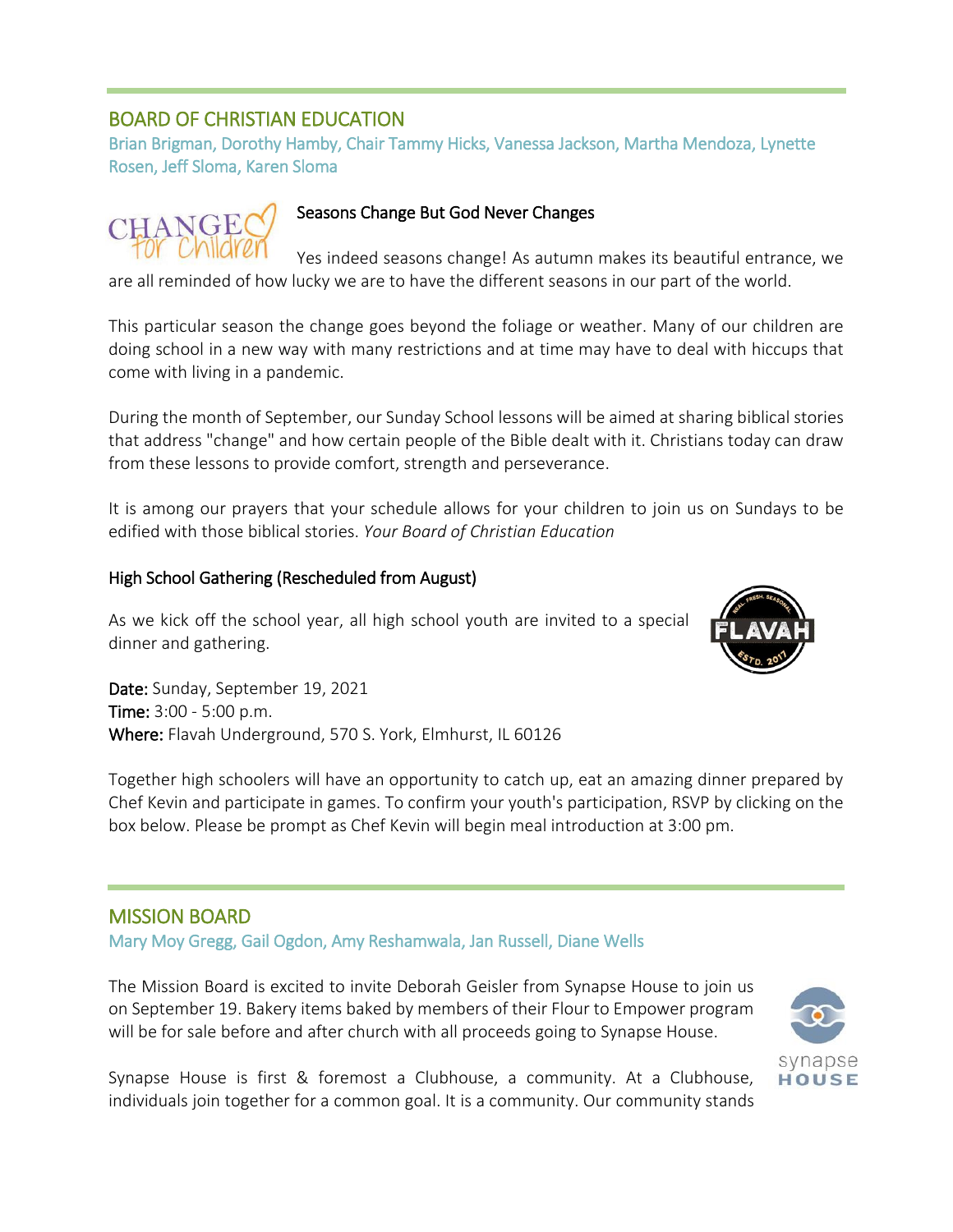together as we continue to open up more services and look to the future. If you or your loved one has sustained a brain injury or stroke, we are here to help.

Flour to Empower is the social enterprise bakery of Synapse House. Members may choose to participate in baking activities in our licensed commercial kitchen. There, they get hands-on, practical healing in a safe, controlled environment while creating delicious baked goods. The process involves Members teaming up with associates and volunteers to measure ingredients, follow recipes, and carefully time these flavorful treats as they bake in our large oven.

After each baked item has cooled, the work continues. Members carefully package the breads, brownies and cakes for sale in our bakery shop or for shipment nationwide. Baking is just one component of the therapy for Members. Business skills and customer service are critical to the process as well. Proceeds from every bakery purchase go toward supporting the brain injury and stroke survivors we serve at Synapse House. Flour to Empower is just one more way we *Engage*, *Empower* and *Employ* our Members.



#### *From the UCC - An Appeal to Help Haiti*

Thank you for your support of the United Church of Christ's International Disaster Efforts. Because of you, we have helped

thousands in the midst of devastation and loss. We turn to you again as we assist with relief efforts in Haiti.

The UCC is working with Global Ministries, Church World Service and the ACT Alliance among other partners, all of which are currently assessing the situation for damages and needs.

With you, the United Church of Christ can help provide the needed resources for those experiencing extreme loss in Haiti. We appreciate your gift. Please click the button below to donate to support this cause.

# GREEN TEAM

Karen Pachyn

#### Green Team Tip of The Month - September 2021

If you were inspired by all our lessons about "granjas" at De Colores, have I got a follow up for you! If you were at our Earth Day service last spring you will remember the very energetic Reverend Cyndy Ash who filled our pulpit that Sunday. Reverend Ash is the sole proprietor of Jubilee Farms, whose mission is to provide the community, both those with financial means and those without, with locally grown produce, farmed sustainably without pesticides or synthetic fertilizers and to serve as a gathering place for the wider church community for gathering, serving, education, and community building.

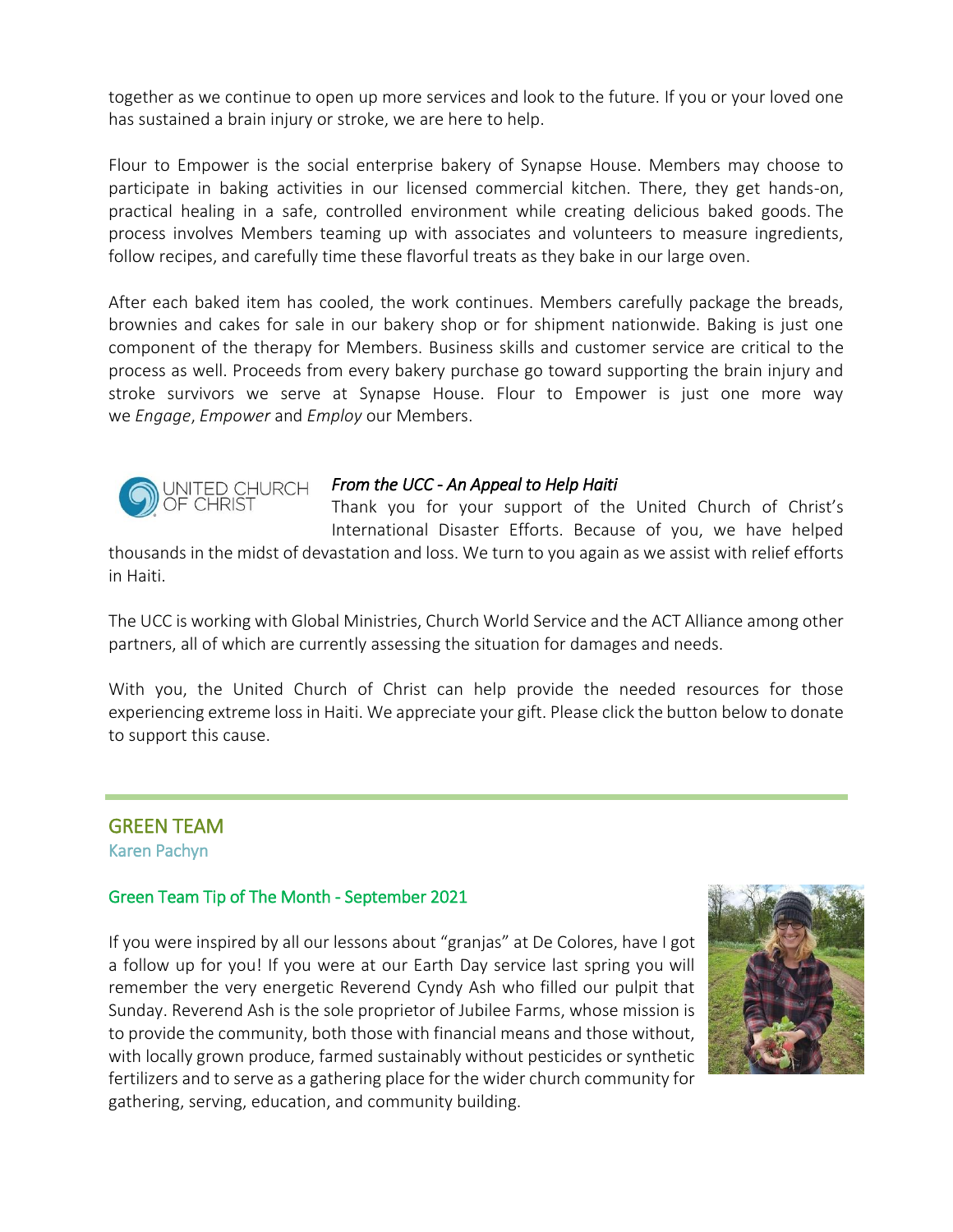As we learned then, Bethel Church has been making regular visits to Jubilee Farms in Clinton Illinois to provide volunteer help (with the exception of 2020). They are again planning a visit to her farm on Saturday, September 25<sup>th</sup> and have invited us to join them for the day. Here's the information Jean Bruno from Bethel provided me about the opportunity:

- Cyndy Ash has had a rough year and can really use our help
- We will be working out of doors
- Bring your masks anyway
- We will start about 9:30-10:00 and end by 3:00.
- Lunch will cost about \$5.00 per person (Subway sandwiches)
- Wear comfortable clothes you don't care about!
- You can drive down to Clinton, IL and drive back the same day (2.5 hours each way)
- If you don't want to drive it all in one day, she suggests you make a reservation at the Wyndam Super 8 in Lincoln, IL (217-717-9622) for the lowest rate at a clean place for Friday, September 24th (\$60-\$70).

Questions? Feel free to call or email Jean Bruno: jean@jeanbruno.com or 312-504-9948. And if you would like to go please let both Karen Pachyn and Jean know.

Note that because of liability issues, participation is limited to those who are 14 years or older.

If you can't make it on 9/25, you'll have another opportunity to learn more about what Cyndy does on Sunday, October 17<sup>th</sup> when she will once again be our guest minister.

# HERITAGE BUNCH

Greetings …

We are called the Heritage Bunch We meet 10 to Noon …yes, just before lunch Two Wednesdays a month and we really have fun It's interesting talk … from when we start till we're done!

We solve the world's problems, Of each other we care We talk and we laugh and we end with a prayer.

Now if you'll note the picture, you'll see over there One thing we don't like .. it's an empty chair. If you're looking for a group, but you don't just know where There's nothing we'd like better than to have you right there.

> Come join us … 2<sup>nd</sup> and 4<sup>th</sup> Wednesdays of each month 10:00 a.m. to 12:00 p.m.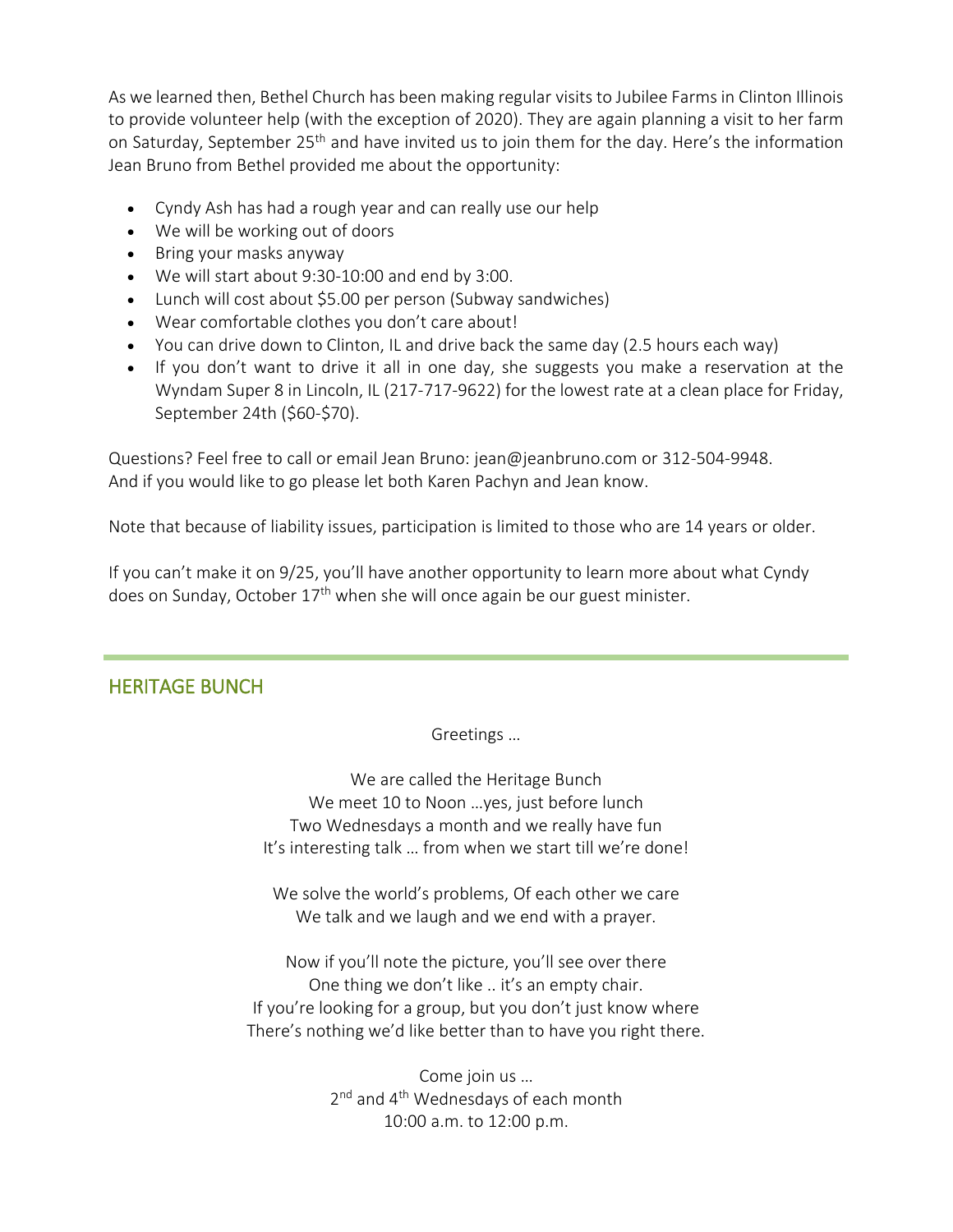#### PASTORAL CARE Rev. Jan Davis

# Caring for One Another

Supporting our members during everyday occurrences, ailments, and even the passing away of a loved one is highest among our calling as a church. During this period of a pastoral search, Rev. Jan Davis, Rev.



Jorge Morales, and Martha Mendoza will be available for pastoral care. They will be reaching out to those of us that have enjoyed regular pastoral visits and for any emergency that may arise.

If you have any pastoral needs, please don't hesitate to contact the church office at 630-832-2580.

# CELEBRATIONS AND CONCERNS



1 Dale Stevens 21 Joy Vastola 23 Linda Donahue 26 Gail Ogdon 29 Joyce Stevens



Bob Tracy Phyllis Crosley Angela Burrell Janet Rowe

Mary Loss Louis Reed Amy Lynch Basia Rudy

# TITHE.LY GIVING



Give with Tithe.ly from anywhere at any time. Download the Tithe.ly giving app to get started. You'll find First Congregational United Church of Christ, Elmhurst, IL. Your gift is safe and secure and goes directly to our church.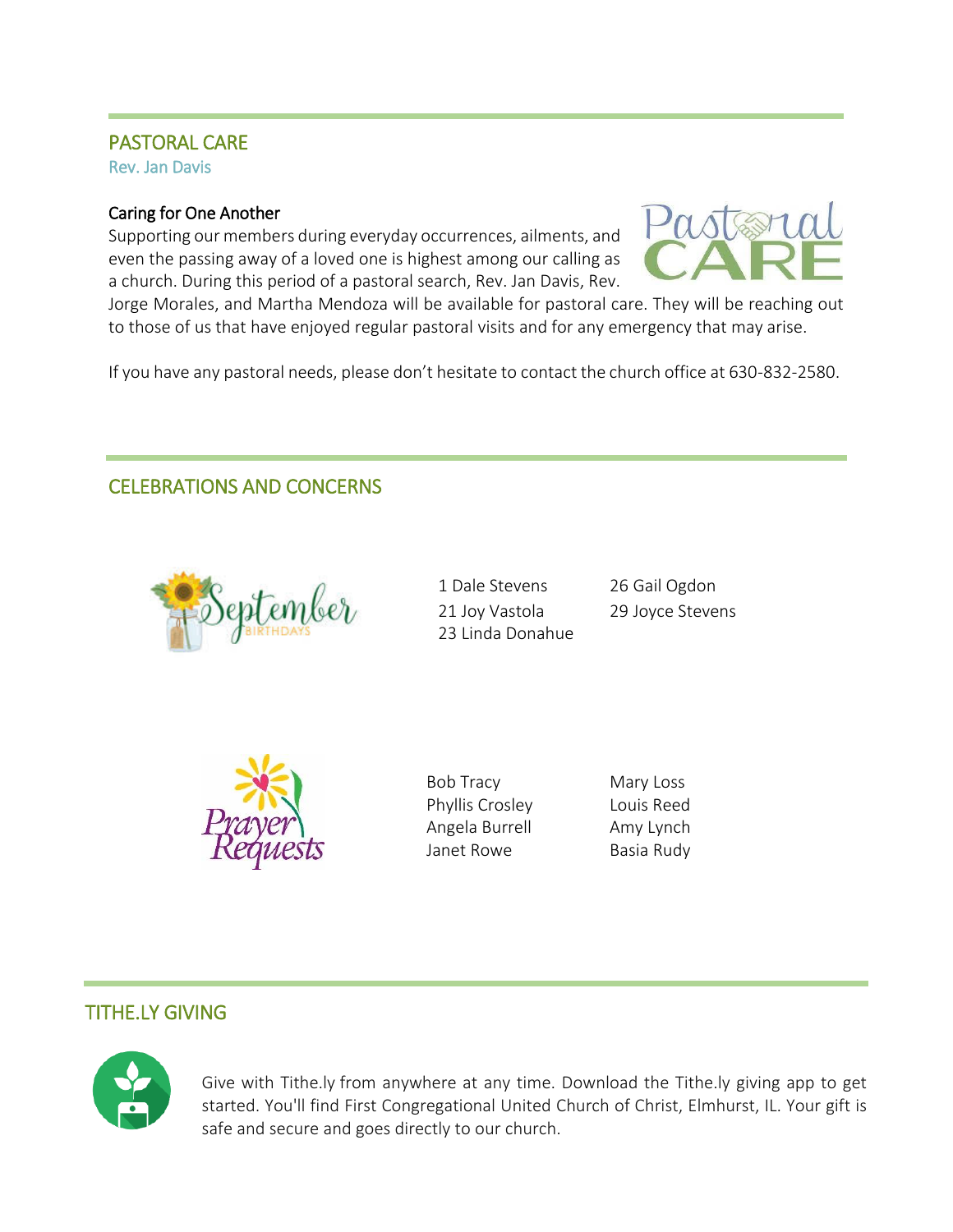# AMAZON SMILE

Support First Congregational each time you make a purchase on Amazon. Sign up and Shop at smile.amazon.com and a portion of your purchase will be donated back to First Congregational *at no cost to you*. This is an easy way for us to earn some extra money! Please make sure you sign up to participate. Thank you!



#### MARK YOUR CALENDARS

| September | Event/Room                                             | Time         |
|-----------|--------------------------------------------------------|--------------|
| 5         | In-Person Communion Worship Service with Sunday School | $10:00$ a.m. |
| 8         | Heritage Bunch - Parlor                                | $10:00$ a.m. |
| 12        | In-Person Youth-Led Worship Service with Sunday School | $10:00$ a.m. |
| 12        | Tostada Luncheon Youth Fundraiser                      | $11:00$ a.m. |
| 19        | In-Person Worship Service with Sunday School           | $10:00$ a.m. |
| 19        | High School Gathering - Flavah Underground             | 3:00 p.m.    |
| 22        | Heritage Bunch - Parlor                                | 10:00 a.m.   |
| 26        | In-Person Worship Service with Sunday School           | $10:00$ a.m. |
| 28        | <b>Council Meeting</b>                                 | 7:00 p.m.    |